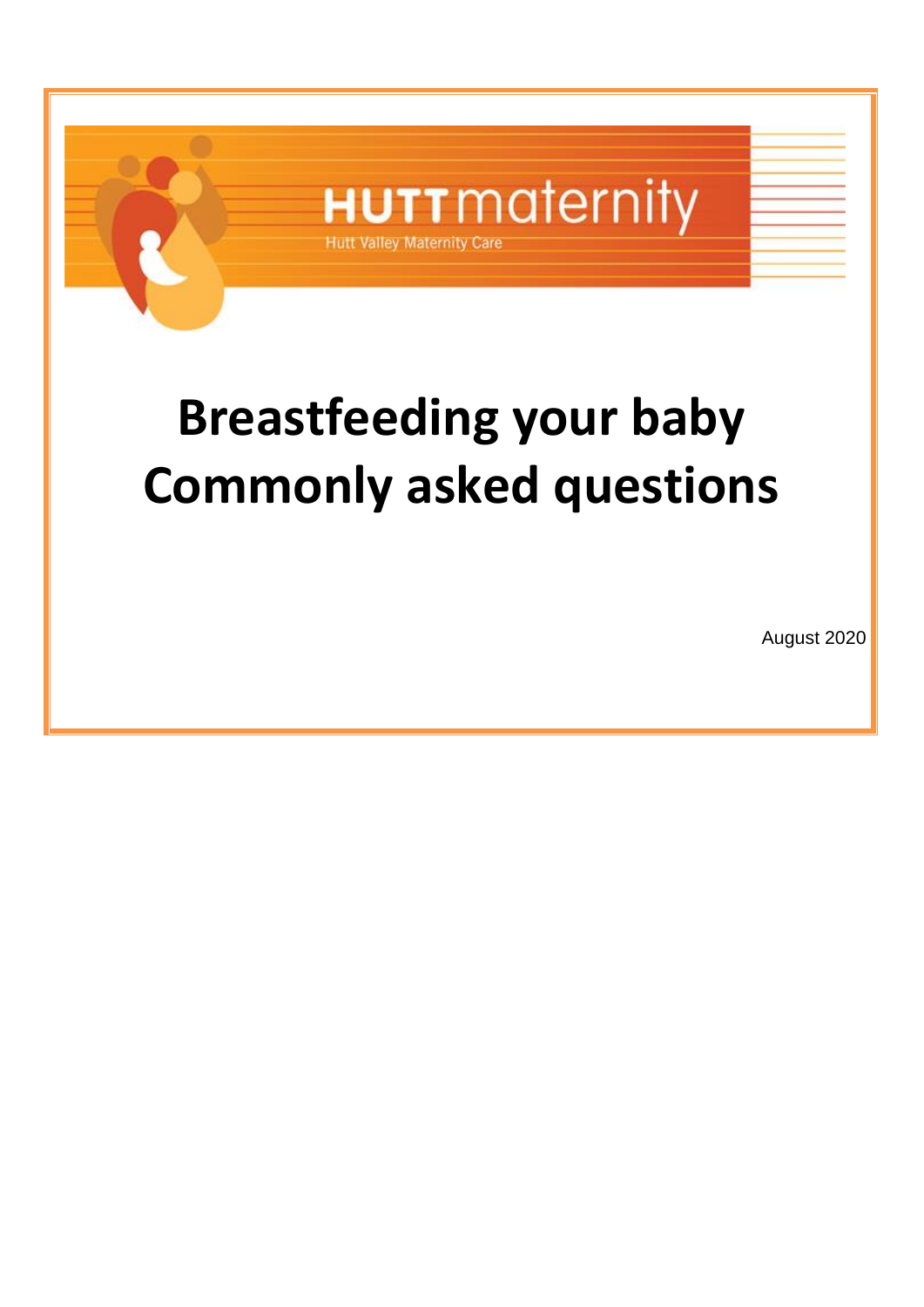

# How to Give My Baby the Healthiest Start in Life: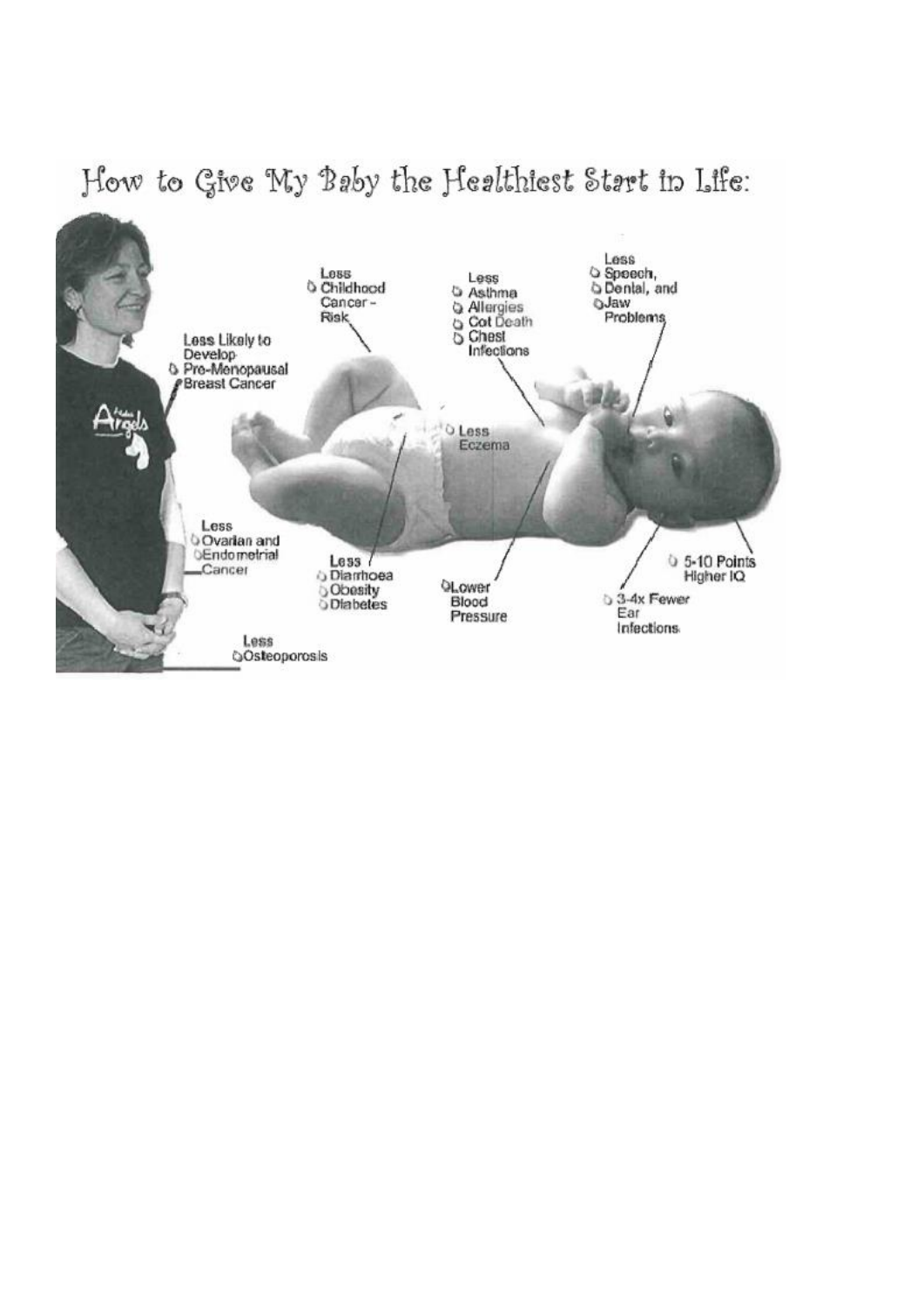#### **Breastfeeding is normal for baby**

The World Health Organisation ("WHO") recommends initiation of breastfeeding within one hour of birth; exclusive breastfeeding for the first six months of life; and introduction of nutritionallyadequate and safe complementary (solid) foods at six months and continued breastfeeding up to two years of age or beyond.

#### **Breastmilk**

- $\frac{12}{15}$  Is all the food and drink your baby needs for the first six months
- **Helps to protect your baby against colds, tummy bugs, infections and allergies**
- $\frac{H}{v}$  Helps your baby to feel safe and secure
- 88 Reduces the risk of SUDI

#### **Breastfeeding is best for mum too**

- $\frac{R}{2}$  Reduces the risk of heavy bleeding
- 88 Reduces risk of osteoporosis and breast cancer
- $\frac{12}{15}$  Is good contraception (ask your lead maternity carer for more information)
- <sup>36</sup> It saves you time
- ิ ม<sub>ี</sub> it's free

Why breastfeed?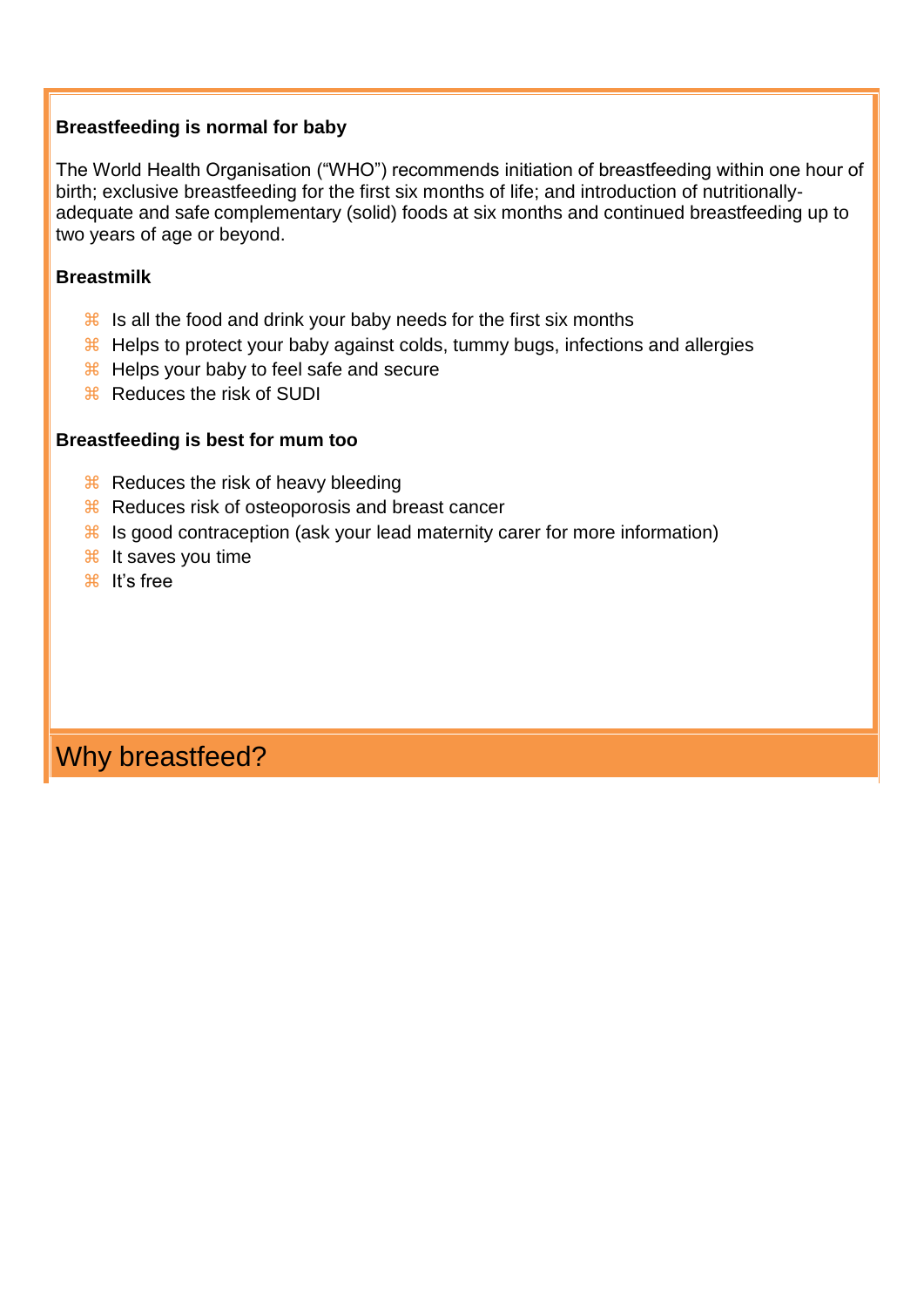# Early Cues - "I'm hungry"





**Mouth opening** 

# Mid Cues - "I'm really hungry"



**Stretching** 



**Increasing physical** movement



**Turning head** Seeking/rooting



**Hand to mouth** 

## Late Cues - "Calm me, then feed me"



Crying



**Agitated body** movements



**Colour turning red**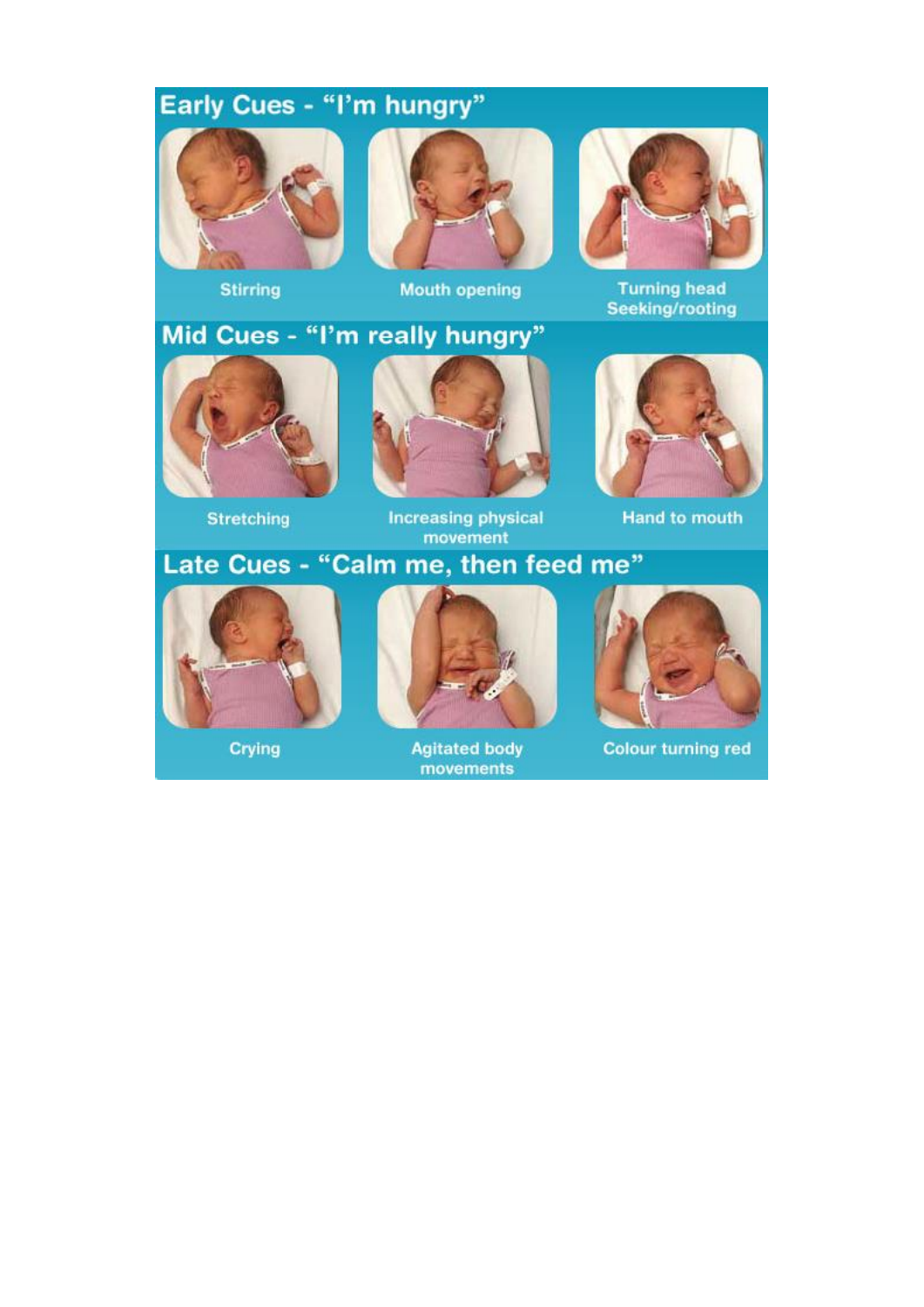#### **At birth**

The baby should be left with the mother skin-to-skin covered with a warm wrap continuously from birth for **at least one hour**.

- $\frac{1}{26}$  This will keep baby warm
- $\mathcal{H}$  Baby will cry less
- <sup>8</sup> You are able to breastfeed when baby is ready

Breastfeeding is comfort as well as food and drink to babies so they need to breastfeed often when very young. Some babies may not be very interested in feeding initially. Frequent skin to skin contact encourages baby to breastfeed.

Skin to skin means: Undress baby to nappy only and place on mum's bare chest. You can then put a light cover over baby.

**Think breastfeeding first whenever your baby seems unsettled even if he/she has just fed. He/she can always say no.**

*Cues to offer the breast to your baby are:*

- **H** Mouthing and making sucking motions
- **R** Sucking on hands or fingers
- **H** Legs moving (like riding a bike)
- $\frac{12}{10}$  Babies feed better when they are alert and not crying Crying is a late sign of hunger



### When to breastfeed?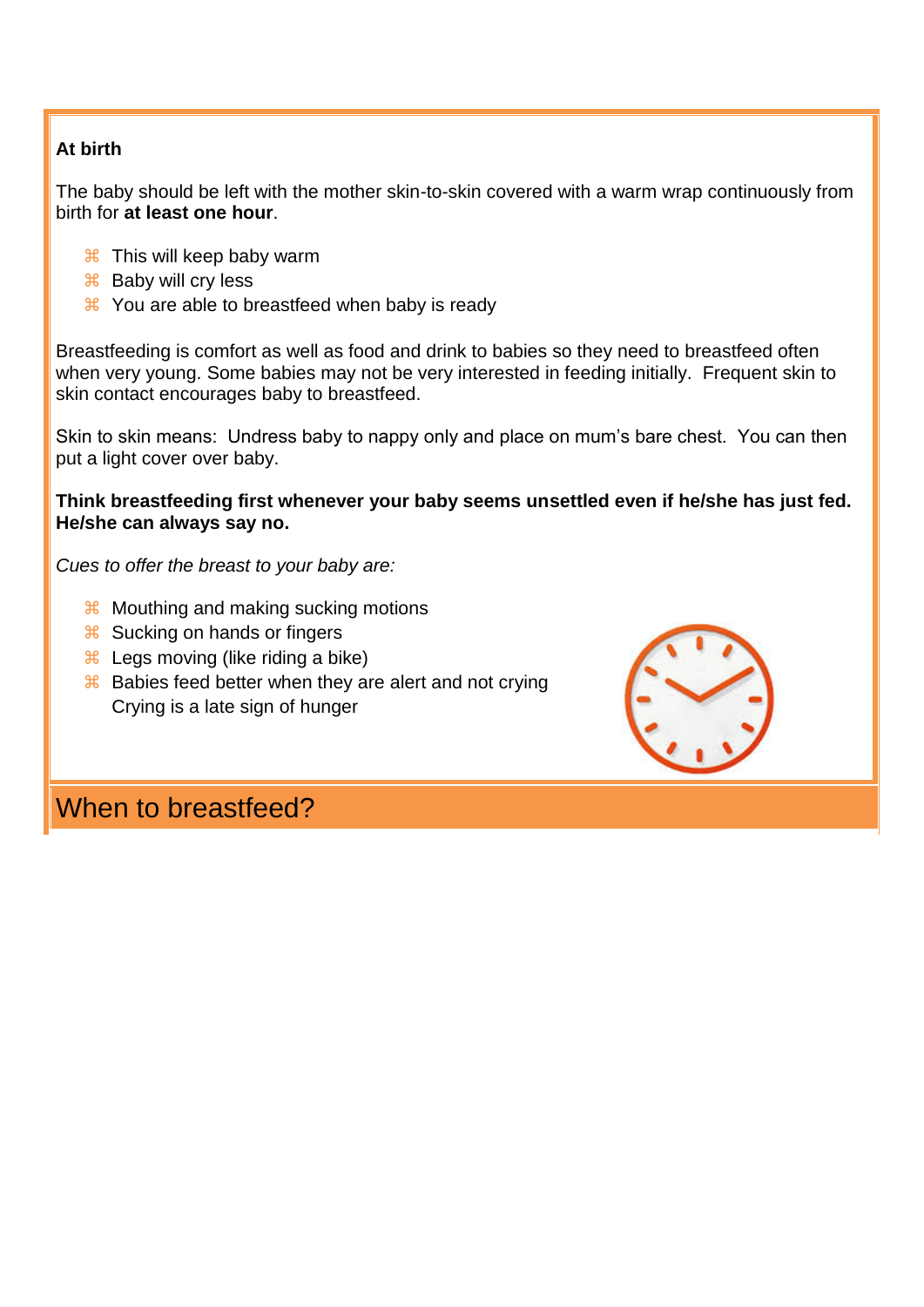#### **Natural Feeding Position:**

This position is a great way to help your baby with attachment. In the first couple of days this helps your baby to use his instincts for a good latch and feeding.

- <sup>36</sup> Get yourself in a comfortable position and recline at a 45<sup>°</sup> angle
- Gravity draws baby onto your body. There should be no gaps between mum and baby's body.
- <sup>8</sup> Make a nest with your arm to provide support.
- **Baby will usually search and find mum's nipple and self attach.**
- If necessary, you can use two fingers to help baby find your nipple.

Relax and encourage baby by your gentle voice and stroking back, legs and feet

#### **Cradle Hold**



- Cradle baby: comfortably in your arm, elbows relaxed by your side
- <sup>38</sup> Allow baby's arms to 'hug' your breast which encourages natural feeding responses
- $\frac{12}{10}$  First breast: roll baby onto the side to face your breast
- $\frac{12}{100}$  Align baby: baby's lips to mother's nipple
- $\frac{12}{10}$  Face to breast: nose, chin and both cheeks contact the breast with no gaps
- $\frac{12}{10}$  Fine tune nose and chin points: move baby slightly left or right to fine tune the nose and chin contact
- $\frac{12}{10}$  Fine tune both cheek points: adjust baby's body slightly over or under to ensure both cheeks contact

#### **Rugby Hold**

Follow same guidelines as for cradle hold but support baby gently on back of shoulders to keep baby's body close to yours and face is touching the breast at all four points



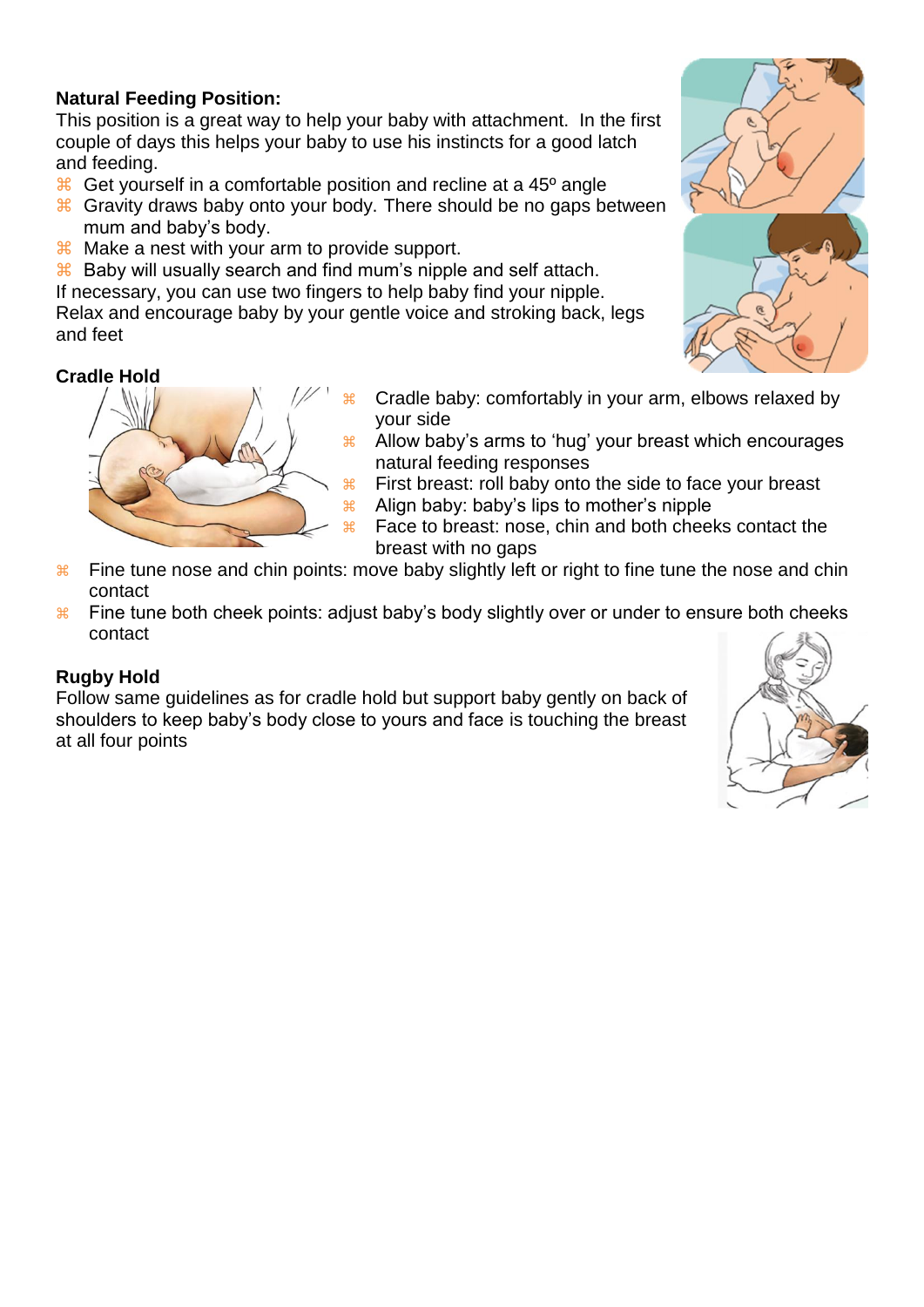#### **Positioning and latching**

- $\frac{1}{26}$  Get comfortable and loosen clothing
- **Baby's tummy to mummy** with his knees against your body
- **R** Roll baby towards breast with mouth opposite nipple
- **Baby's mouth open** like a yawn
- **Baby to breast** quickly pull baby in so that his/her cheeks touch your breast
- $\frac{1}{26}$  Hold baby close to your body
- $\frac{12}{100}$  Look for slow steady jaw movements with occasional pauses
- **H** Look for relaxed arms and legs and satisfaction after feeding
- Listen for swallowing

#### **Mother may feel:**

- <sup>36</sup> Strong tugging which is not painful
- **米 Thirsty**
- **After pains or increased bleeding during or after feeding for first three to five days**
- **Relaxed and drowsy**
- **H** Longer and rounded nipple immediately after a feed

### How to breastfeed?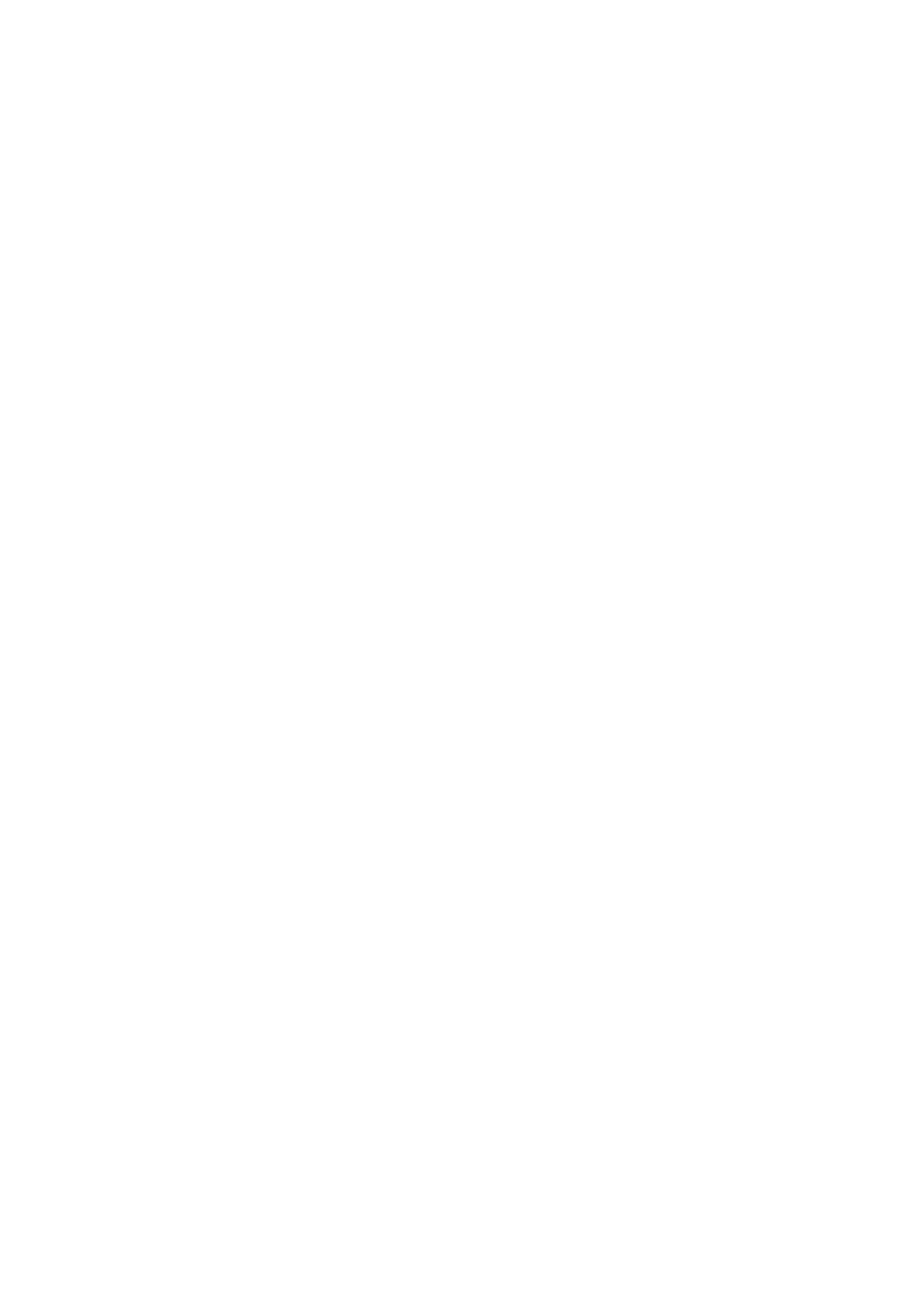#### **What to expect**

- Newborn babies vary greatly in their feeding and sleeping patterns
- <sup>36</sup> Some babies will want to feed every one and a half to two hours and others may go longer
- <sup>36</sup> Some newborns are very sleepy and will need encouragement to feed every two to three hours during the first few days to make sure the milk supply is stimulated and the baby has enough milk
- **X** Feeding frequently helps prevent breast engorgement and babies getting jaundiced
- $\frac{12}{10}$  Do not worry about the length and frequency of feeds. A newborn's stomach is smaller than a circle made by your thumb and forefinger.
- <sup>36</sup> The first milk, colostrum, is a very unique food designed to be given frequently in small quantities.

Your baby needs lots of cuddling and skin-to-skin contact in these early days as he is adjusting to the new world. You are meeting baby's needs not spoiling him/her.

Newborn babies feed more often at night as the milk producing hormone is higher at this time and it stimulates a good milk supply. This very frequent feeding, called cluster feeding, usually settles in a few days.

Breastfeeding provides warmth, security, body contact, reassurance and relaxation.

So forget the clock and enjoy each other just the way breastfeeding is meant to be. As babies grow they gradually settle into a more regular pattern.

#### **You can't breastfeed too often but you can breastfeed too little.**

### How often to breastfeed?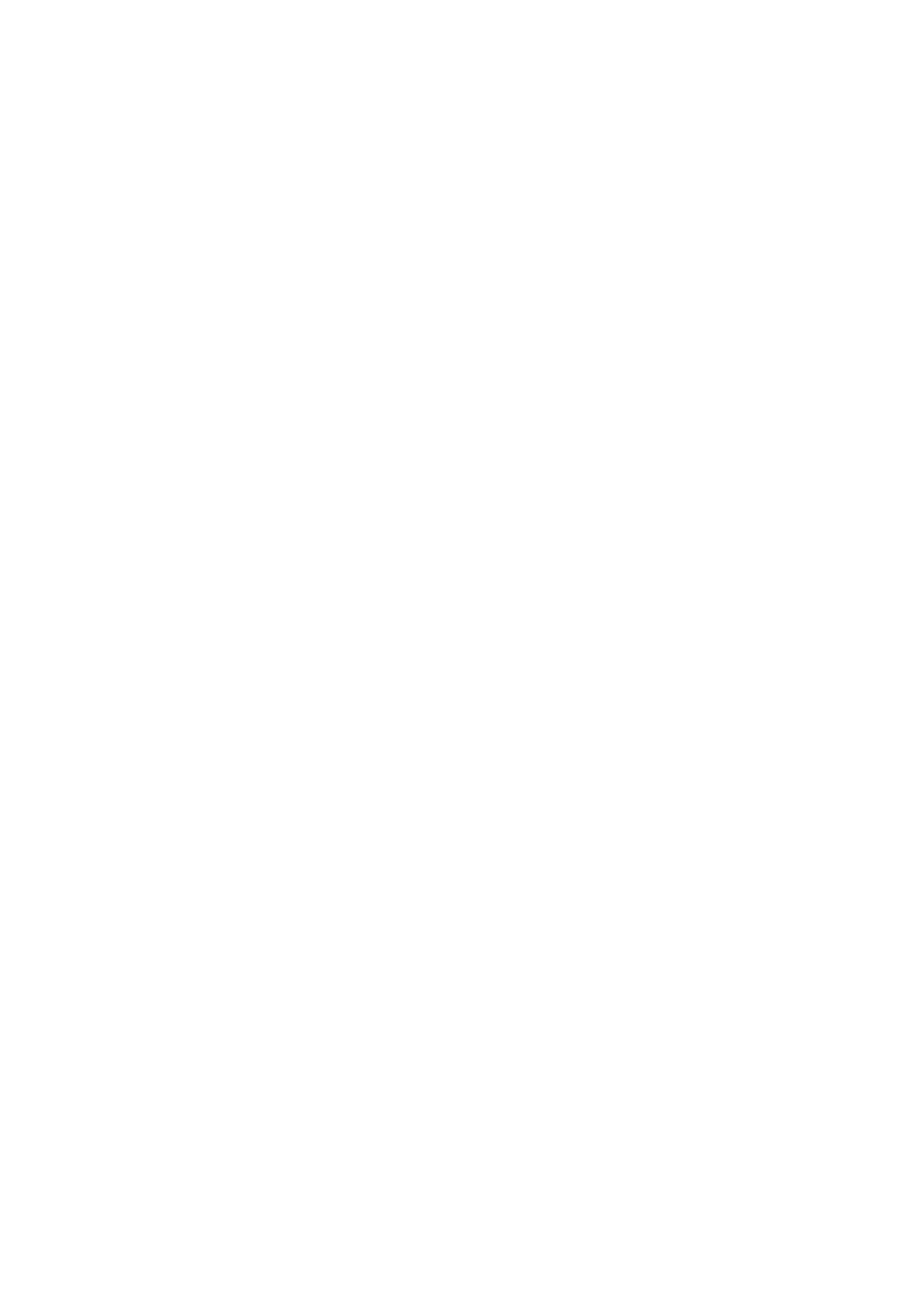#### **Your baby is getting enough if you have any of the below:**

#### *Wet nappies*

If your baby is getting enough to drink they should have wet nappies. One wet nappy on day one, two wet nappies on day two and then three on day three and onto day five. After that  $5 - 8$  wet nappies usually clear in colour

#### *Dirty nappies*

Your baby will pass meconium, the greenish black, tarry first bowel motion over the first day or two. The colour starts to change to a greenish-brown and then a bright yellow by day four or five.

#### *Weight*

It is normal for babies to lose weight in the first few days, but then should start to regain weight after day five and return to birth weight by about 2 weeks old.

#### *Feeding*

Your baby will breastfeed frequently with a minimum of 8 – 12 feeds in 24 hours









Day 1 size of a cherry  $5 - 7$  ml  $1 - 1.4$  teaspoon

Day 3 size of a walnut size of an apricot size of a large egg 22 - 27 ml  $0.75 - 10z$ 

Day Week 45 - 60 ml  $1.5 - 20z$ 

**One Month** 80 - 150 ml  $2.5 - 5$  oz

Is baby getting enough?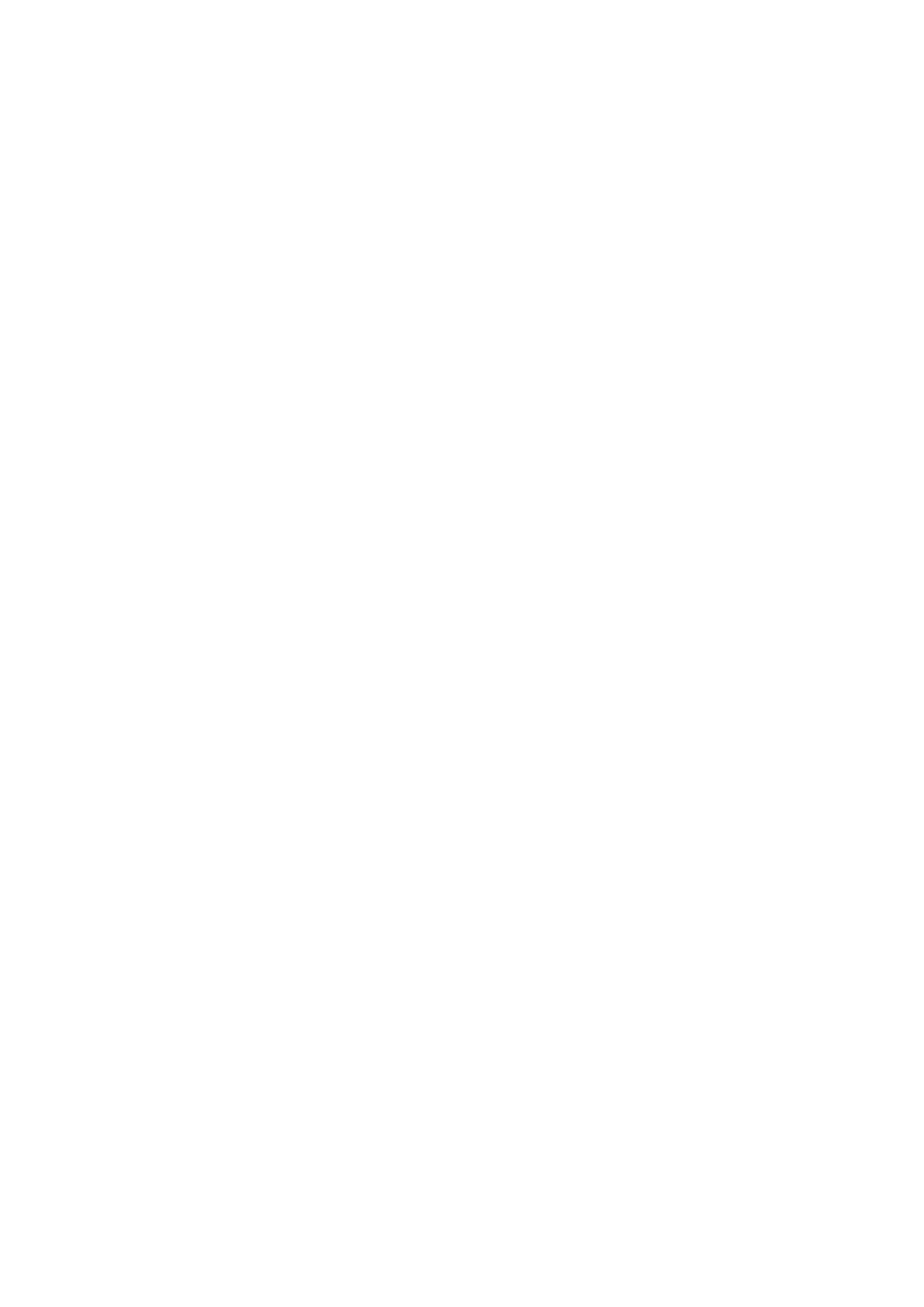- <sup>8</sup> Breastfeeding frequently is the easiest way to ensure a good milk supply and a healthy and happy baby. The more often you breastfeed the more milk you **make**. It's a very simple system!
- $\frac{12}{10}$  Be sure that baby is positioned correctly at the breast. If you are not sure baby is feeding well, or feel any soreness, ask for help.
- $\frac{12}{10}$  Let your baby finish the first breast before offering the other side. Offer both breast at each feeding

Your milk is the normal food for your baby, and is always changing to meet his/her changing needs.

- $\frac{12}{10}$  Let your baby not the clock tell you when he/she is full
- Avoid dummies because this reduces suckling and stimulation at the breast and the amount of breastmilk your baby receives
- $\frac{12}{10}$  Night time feeding is especially valuable in the first few weeks so don't be too eager for your baby to sleep through the night.
- $\frac{12}{10}$  If your breasts feel 'empty' don't be fooled. As long as you are breastfeeding well they are never empty. Waiting for your breast to 'fill up' before feeding will reduce your milk supply. It is normal for the full feeling in your breasts to go as your baby settles to the supply/demand cycle of breasting.
- $\frac{12}{10}$  Use of teats and nipple shields. If your baby needs topping up, use a spoon or feeding cup. Teats can cause confusion for the baby and may discourage him from breastfeeding. Nipple shields should be used as a last resort and as a temporary measure.

#### **Worried about enough milk?**

Remember the more you breastfeed the more milk you will make. Make sure your baby is latching correctly and feeding frequently.

#### **More breastfeeding = more milk**

How to maintain your milk supply?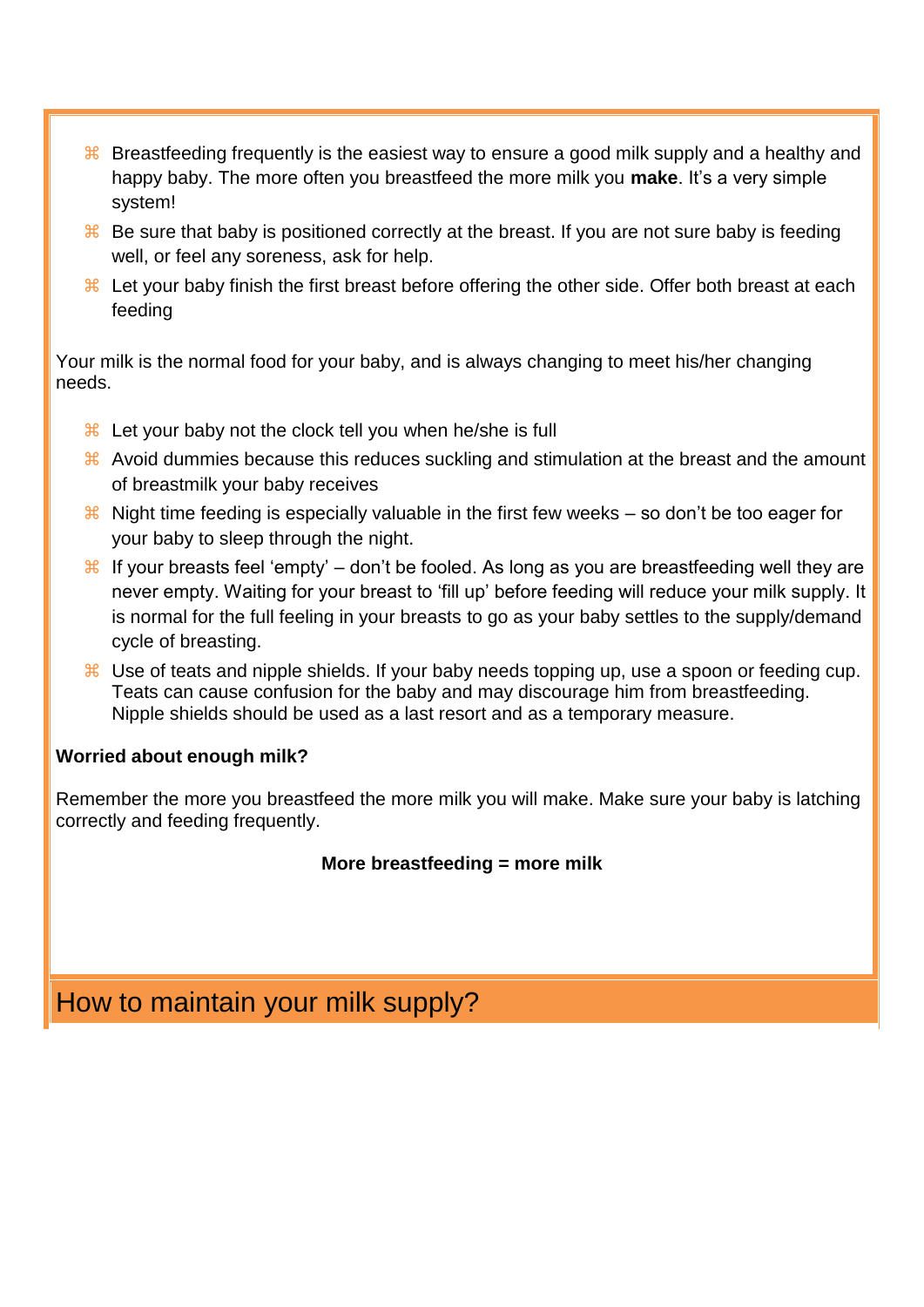#### **Ten Steps to Successful Breastfeeding**:

"The Ten Steps to Successful Breastfeeding" are the foundation for BFHI (Baby Friendly Hospital Initiative). BFHI is a World Health Organisation initiative and each hospital in New Zealand is required to meet the BFHI standards. Hutt Valley DHB is a BFHI maternity facility. We have implemented the following "Ten Steps" which have been proven to help support, promote and protect breastfeeding mothers and their babies."

- 1 (a) Comply fully within the international Code of Marketing of Breastmilk Substitutes;
	- (b) Have a written breastfeeding policy that is routinely communicated to staff and parents;
	- (c) Establish ongoing monitoring and data management systems.
- 2. Ensure that staff have sufficient knowledge, competence and skills to support breastfeeding.
- 3. Discuss the importance and management of breastfeeding with pregnant women and their whanau/family
- 4. Facilitate immediate and uninterrupted skin-to-skin contact and support mothers to initiate breastfeeding as soon as possible after birth and any opportunity thereafter.
- 5. Support mothers to initiate and maintain breastfeeding and manage common difficulties.
- 6. Avoid giving breastfed newborns any food or fluids other than breastmilk, unless clinically indicated.
- 7. Enable mothers and their infants to remain together and to practise rooming-in 24 hours a day.
- 8. Support mothers to recognise and respond to their infants' cues for feeding (responsive feeding).
- 9. Discuss with mothers the use and risks of feeding bottles, teats and pacifiers.
- 10. Co-ordinate discharge so that parents and their infants have timely access to ongoing support and care.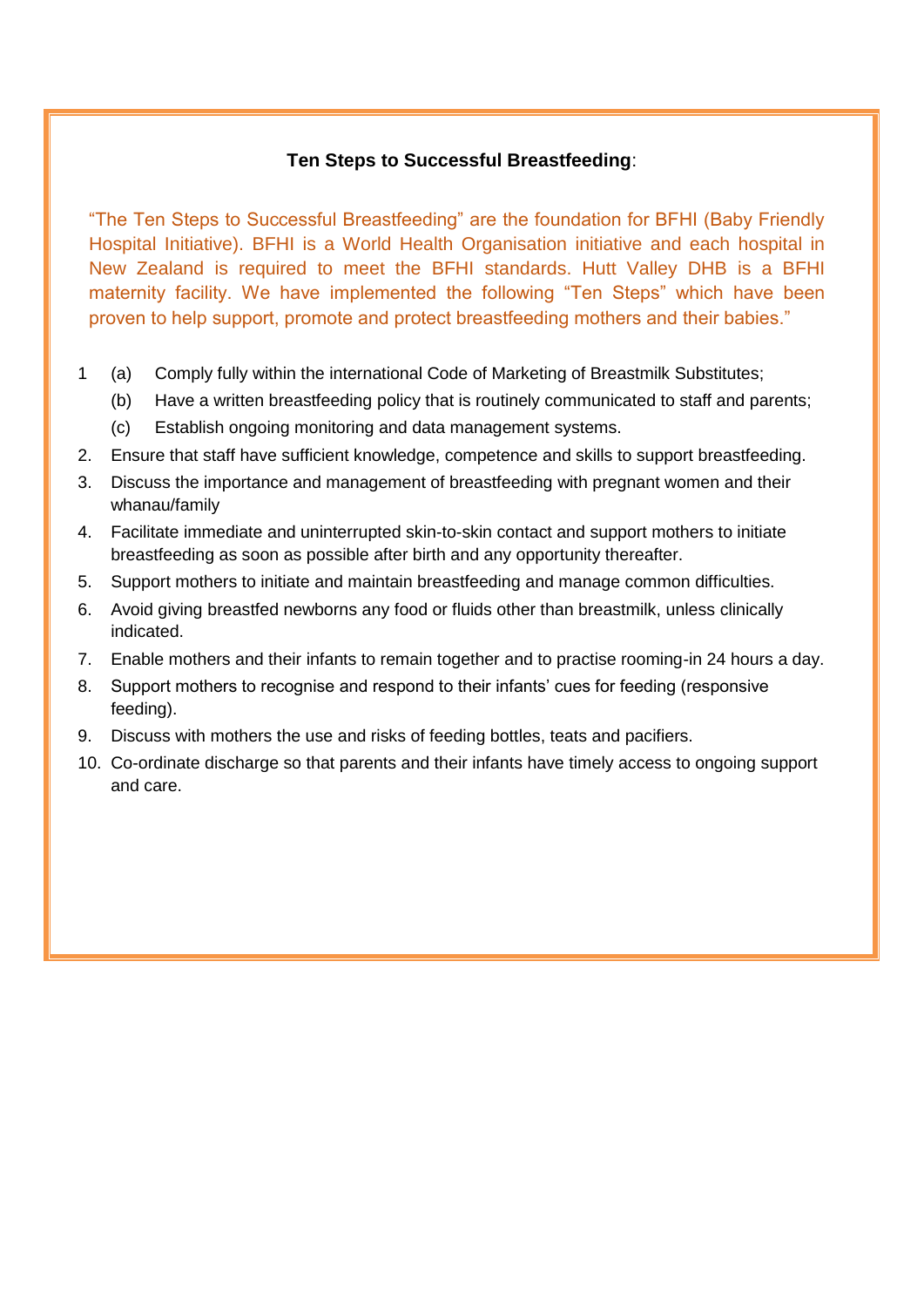#### **Although breastfeeding helps protect baby against risk factors associated with smoking quitting is by far the best option.**

#### **If you can't quit**

- <sup>8</sup> Cut down the number of cigarettes you smoke
- **H** Change to a low nicotine brand
- Smoke after breastfeeding
- $\frac{12}{10}$  Keep house and car smokefree
- $\frac{12}{10}$  Keep baby away from smokey environments
- <sup>36</sup> Try nicotine replacement therapy or smoking cessation programmes offered by your health professionals

#### **Caffeine**

- $\frac{48}{10}$  A mother drinking one or two cups of coffee a day will have minimal effect on her baby
- <sup>36</sup> Three cups or more a day is associated with a reduction in iron content in Breastmilk and may cause jitteriness and irritability in the baby and maybe poor sleeping patterns.
- <sup>8</sup> Cigarette smoking accentuates the effects of caffeine in the breastfed baby
- $\frac{1}{26}$  Many fizzy drinks also contain caffeine.

#### **Alcohol**

- <sup>8</sup> Avoiding alcohol is our best recommendation
- Alcohol passes freely into mother's milk and peaks at about 30-60 minutes after taken
- $\frac{12}{10}$  Alcohol flavours the breast milk and changes the smell.
- $\frac{12}{16}$  If you are going to drink, choose low alcohol drinks
- <sup>38</sup> Consider expressing breast milk before you drink
- **Breastfeed before you drink**
- Avoid breastfeeding for two to three hours after one standard drink



How smoking, caffeine and alcohol affect your baby?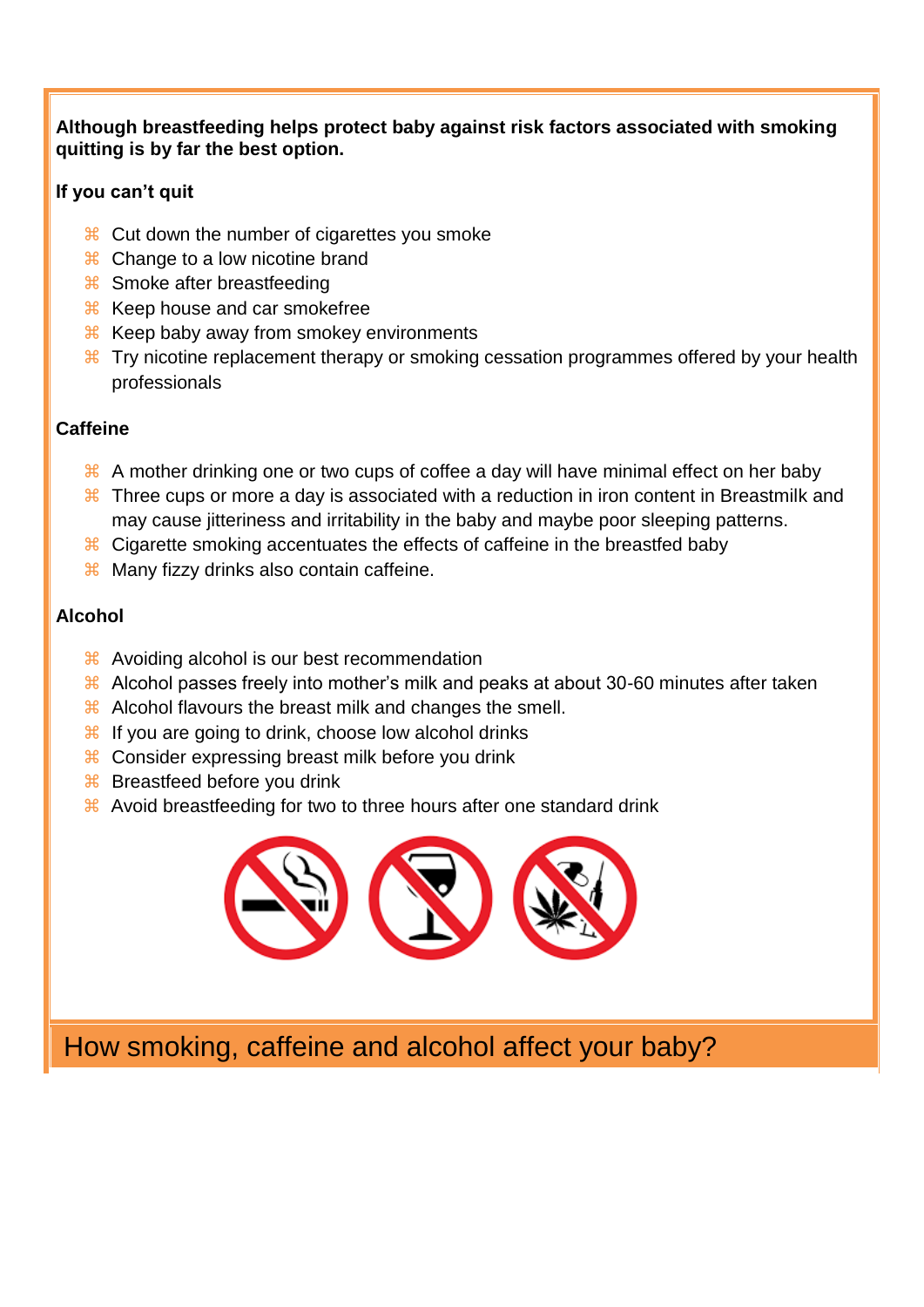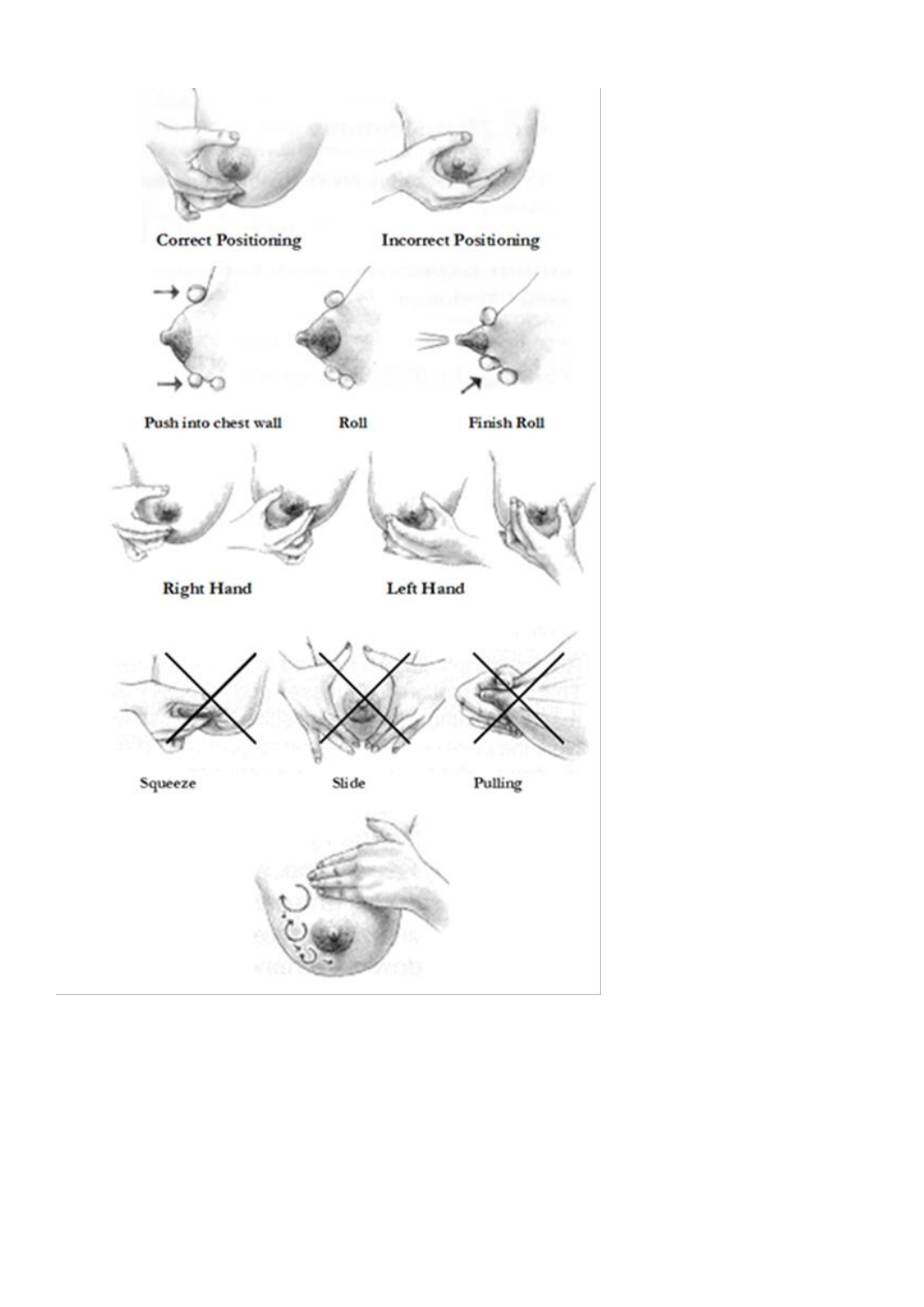#### **There are many reasons you may want to express your Breastmilk**

- $\frac{12}{16}$  If you and your baby are separated for any reason
- You have a premature baby
- $\frac{12}{10}$  Baby has difficulty latching or suckling at the breast
- $\frac{12}{10}$  To stimulate your milk supply or to relieve breast fullness
- <sup>38</sup> To continue breastfeeding when returning to work or study

Expressing may be done by hand, manual pump or by electric pump. In the first two to three days after birth hand expressing is usually the most effective.

#### **If baby is unable to breastfeed it is important to start expressing as soon as possible after birth to stimulate your milk supply.**

#### **How to hand express**

- **H** Wash your hands thoroughly
- <sup>8</sup> Massage, stroke and tap breasts brushing fingers across areola and nipple to stimulate hormones to let down milk. Keeping baby skin-to-skin releases these hormones too.
- <sup>8</sup> Place thumb on upper edge of areola above nipple and with middle and/or forefinger at the lower edge of the areola.
- <sup>8</sup> Push straight back into chest wall then squeeze thumb and forefinger together in a forward rolling movement.
- **R** Repeat this back movement, squeeze rhythmically
- $\frac{12}{10}$  When milk is flowing more readily you can rotate fingers all around the breast to access all ducts
- $\frac{12}{10}$  Express each breast for about five minutes and then do same again

#### **You need to express at least 8-10 times in 24 hours if baby is not feeding directly at breast**

Expressing breast milk – Marmet Technique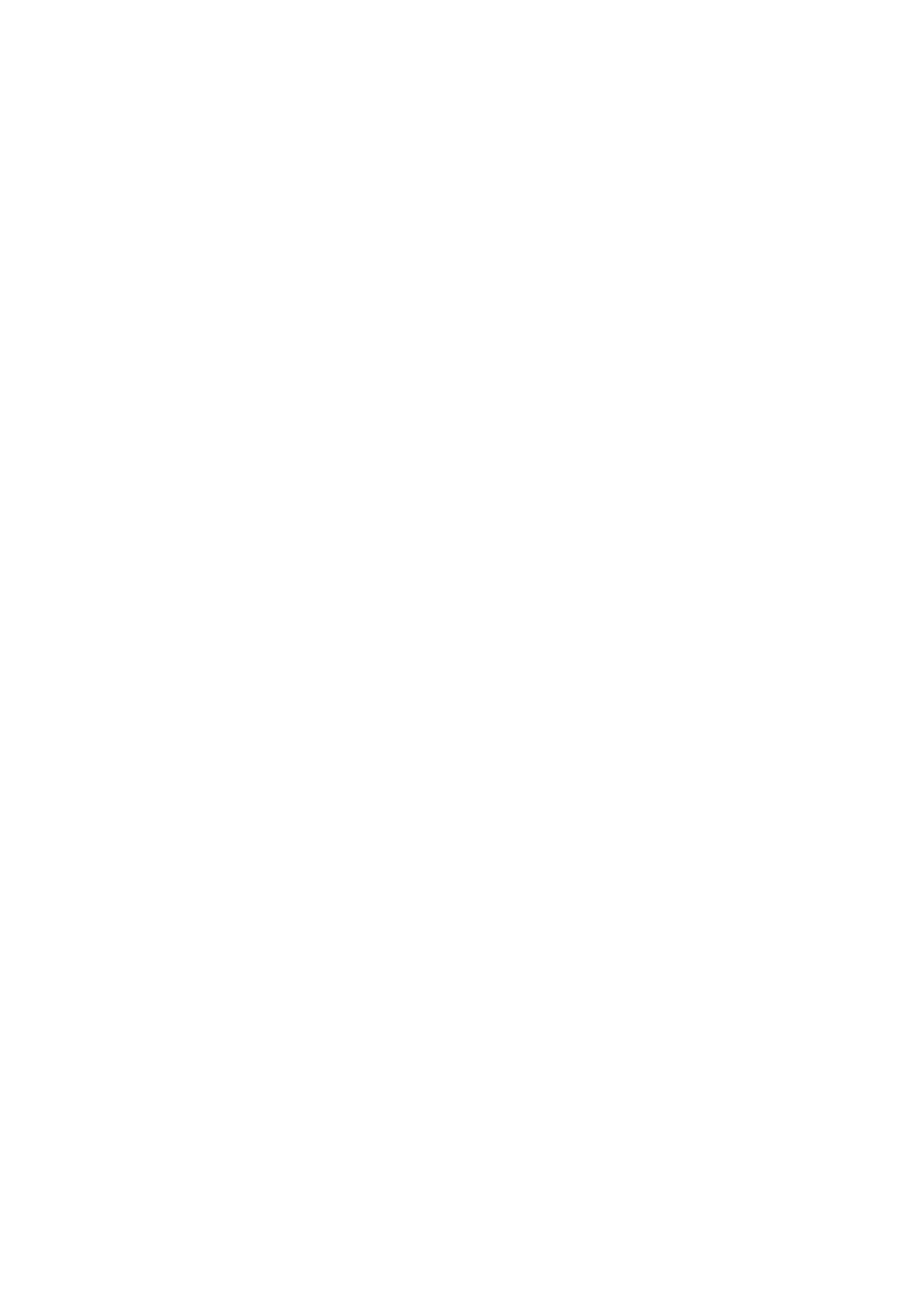#### **Some guidelines for human milk storage and use for term babies**

*(Other guidelines may be used if baby ill or premature)* 

- $\frac{12}{10}$  Mother's milk is a living fluid which contains special properties to protect it from bacterial contamination
- $\frac{12}{10}$  Usually breast milk is best transferred to a cool place, usually a refrigerator, within four hours
- $\frac{12}{10}$  Breast milk that will be used within two days can be stored in the refrigerator (N.B: not in the refrigerator door)
- $\frac{12}{10}$  If using a separate fridge/freezer the milk will keep for three to four months
- $\frac{12}{10}$  If storing in a chest freezer the milk will keep for up to six months
- <sup>86</sup> Label and date all milk stored in clean containers
- $\frac{12}{10}$  Any milk expressed within a 24 hour period can be expressed directly into the same container
- $\frac{12}{10}$  Freshly expressed milk can be added to frozen milk if it is cooled first and there is less fresh milk than frozen. Fresh breast milk separates into layers and can look bluish, yellowish or brownish
- $\frac{12}{10}$  Breastmilk can be thawed by running it under cool and then warm running water over the breast milk storage container, gently swirling it as it defrosts. **Do not shake it**. Never use a microwave as it destroys essential nutrients and will heat milk unevenly
- $\frac{12}{10}$  Once frozen milk is thawed it can be kept refrigerated for 24 hours but not refrozen

# Storage and use of breast milk?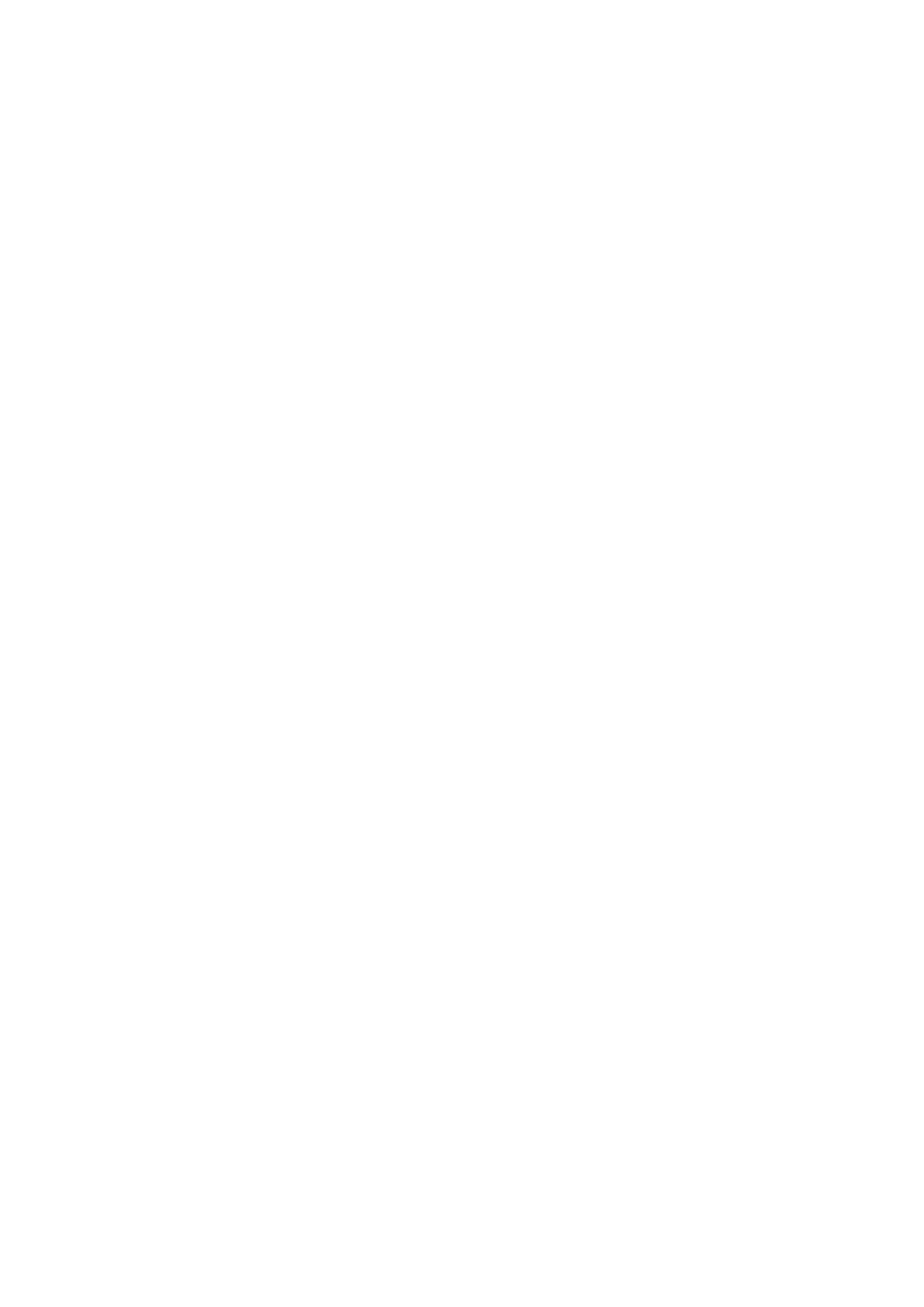#### **Why continue to breastfeed?**

#### **Breastfeeding your baby will have a long-term positive effect on baby's immune system and general health.**

Breastfed babies are less likely to:

- 8 Get colds, tummy bugs and infections (Karmer et al, 2001)
- $\frac{12}{100}$  Develop food allergies (Kempand Kakakios 2004)
- Suffer from leukemia and other childhood cancers (Benner et al 2001)
- Develop type 2 diabetes (Owen et al 2002)
- 8 Become overweight or obese (Burdette et al, 2006)
- To be hospitalized

#### **When returning to work or study you can still breastfeed your baby.**

- $\frac{12}{11}$  It is the one special thing you can do that no on else can.
- $\frac{12}{10}$  Breastfeeding is a lovely way to welcome, catch up and relax with your baby after work.
- **Breastfeeding takes less time**
- Mothers who breastfeed have fewer absences from work with sick babies than mothers who artificially feed.
- $\frac{12}{10}$  Saves money and cost of formula, and alternative care when baby is sick.

Make sure breastfeeding is going really well before going back to work. It usually takes about six to eight weeks to establish breastfeeding properly and build up a good milk supply so delay going back to work as long as you can. Maybe you can go back to work gradually, job-share or work part-time, have baby with you some of the time or get baby brought to you or do some of your work or study from home.

Talk with your employer before you go back to work about your need for a place and time to express your milk. There are many breastfeeding and working options. Discuss your options with your Lead Maternity Carer, Well Child provider, La Leache League, Parents Centre, lactation consultant, friend or family member who has returned to work and breastfed successfully.

#### **Any amount of breastmilk you can give your baby is better than none.**

#### **Refer to Ministry of Health website page.**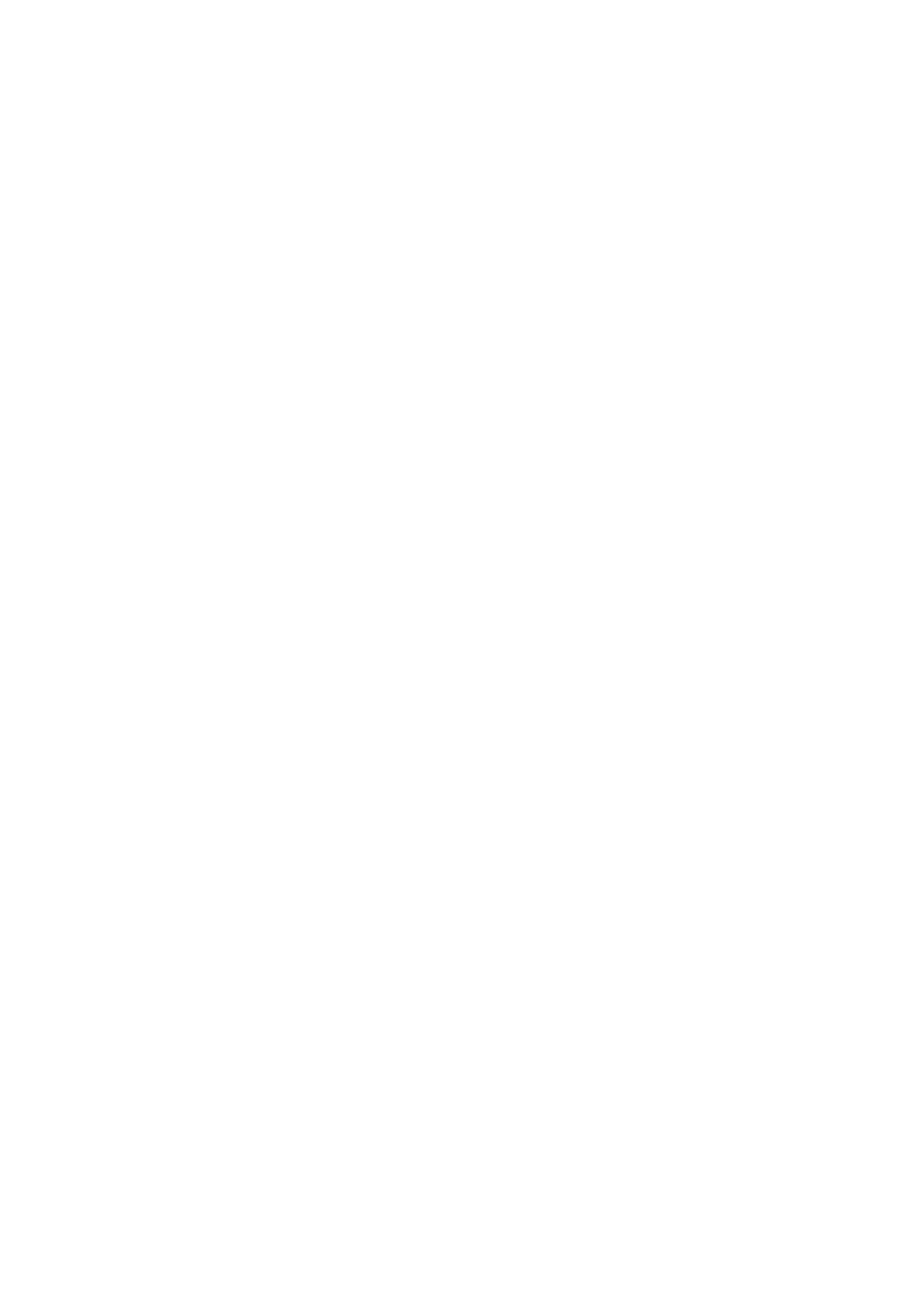**If you are having any difficulty with breastfeeding get help from someone who understands breastfeeding. A few simple changes are usually all it takes to get back on track.**

#### **Common problems:**

#### *Sore nipples*

There should be no more than mild discomfort at beginning of feeds. If pain persists during or between feeds seek help.

#### *Engorgement*

Full, painful breast, usually in the first two – five days after birth. Feeding baby frequently is the best solution, you may need to wake baby. You may also need to express before feeding to enable baby to latch well. Try massage before and during feeds, cold packs after feeds (or chilled cabbage leaves.)

#### *Blocked duct*

If milk becomes blocked, a tender lump may appear in the breast. Apply heat; get more rest; breastfeed baby frequently; check positioning and latching. Massage lump in the shower.

#### *Mastitis*

Inflammation of the breast may have red 'hot' area on breast and flu-like symptoms. Caused by missing feeds, poor drainage of milk due to poor latch, fatigue or ill health. Keep breastfeeding and ensure baby is well positioned. Express if necessary to drain breast well. Get plenty of rest, eat well and drink lots of fluids. If you are not feeling better within 12 hours consult your midwife or doctor.

**For more information ask for** our Breastfeeding Quick Reference pamphlet and Orange card, or talk to your LMC.

# Common problems and where to get help?